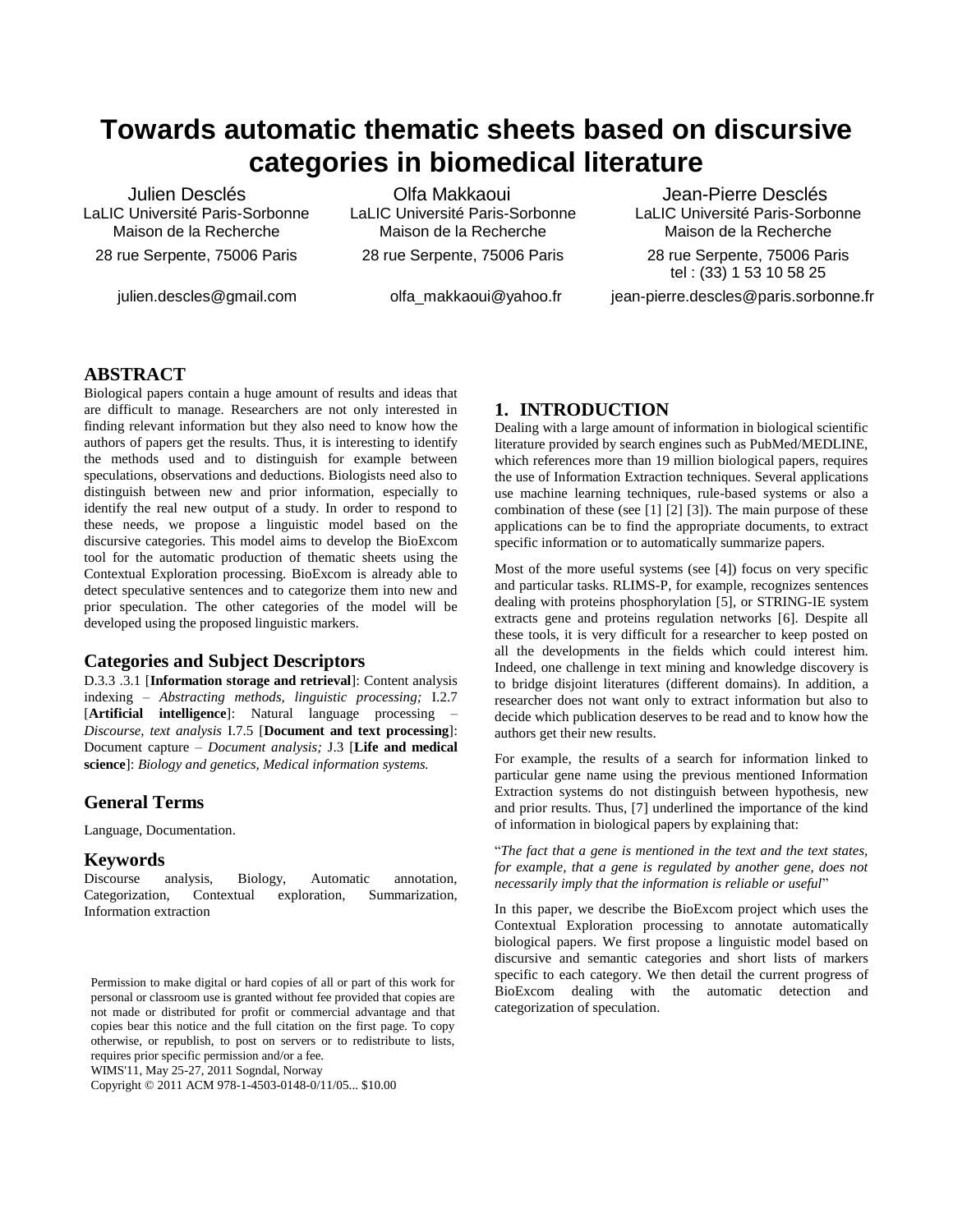# **2. RELATED WORK**

[8] focused on the automatic text summarization of scientific papers by using rhetorical categories. They proposed a model based on seven categories (Background, Other, Own, Aim, Textual, Contrast and Basis). These categories are also used by [9] who improved the model by proposing their own seven classes (Background, Problem, Outline, Textual, Own, Connexion, and Difference). [10] performed summarization and thematic sheets<sup>1</sup> of scientific papers by focusing on the automatic annotation of texts according to discursive categories based on texts linguistic analysis.

[11] provided a theoretical model to categorize scientific papers organized according to six linked classes: Meta-information, Positioning, Method, Result, Interpretation and Conclusion. [12] studied the ABCDE (Annotation, Background, Contribution, Discussion and Entities) rhetorical structure of scientific papers and identified seven types of epistemic segments: Fact, Hypothesis, Implication, Goal, Method, Result and Problem.

Some previous works have focused on the certainty level to categorize sentences.

In [13] certainty in newspaper articles is annotated according to four dimensions: Degree of certainty, Focus, Perspective and Time. Also, the model proposed by [14] seeks to classify sentences annotated as biological event according to three dimensions: Knowledge Type (demonstrative, deductive, sensory and speculative), Certainty Level (absolute, high, moderate and low) and Point of view (writer and other).

# **3. METHODOLOGY**

We accomplished, as part of an interdisciplinary collaboration between biologists, linguists and computer scientists, a linguistic analysis on about thirty papers (from very different biomedical journals) to determine the semantic and discursive categories<sup>2</sup> that we are going to develop in the BioExcom system. A set of linguistic marker was extracted from the analysed corpus according to each semantic category (see Table1). Based on this analysis and helpful discussions between biologists and linguists, we also used synonym dictionaries such as "synonym"<sup>3</sup> to enlarge, in some cases, the markers sets.

# **4. DISCURSIVE AND SEMANTIC CATEGORIES**



**Figure 1. Semantic categories used for thematic sheets construction**

 $\overline{a}$ 

<sup>1</sup> A thematic sheet is a thematic summary that classifies and regroups information according to their semantic categories.

 $\overline{a}$ 

 $2 \text{ A}$  discursive category is linked to the nature of the scientific discourse and is independent of the text domain (definition, conclusion, speculation...)

3 http://www.synonym.com/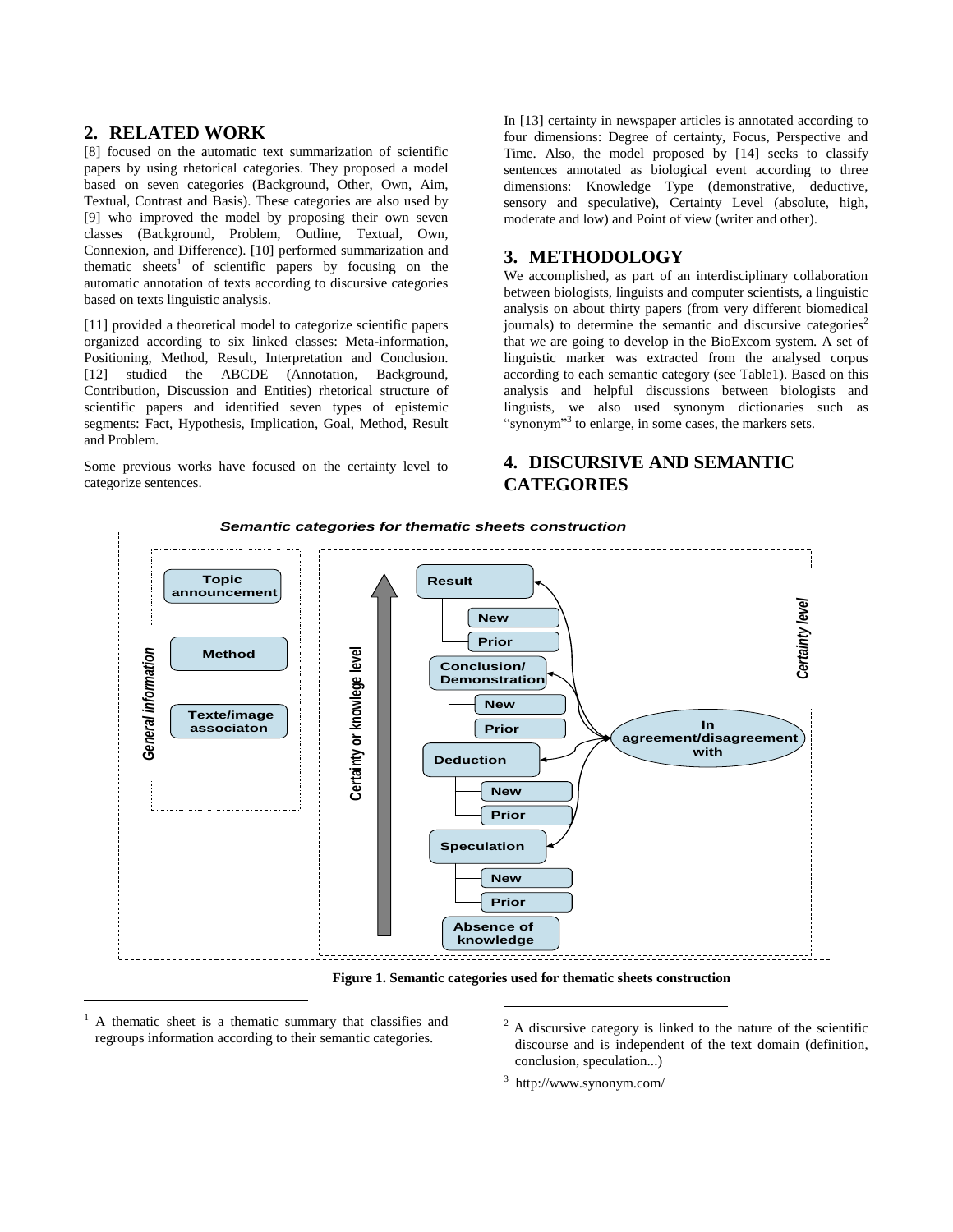Figure 1 illustrates the proposed linguistic model used to construct automatically thematic sheets. We distinguish between two types of information:

- *General information*: The presented categories (Topic announcement, Method, Text/image association) enable the reader to have a general idea about the paper.
- *Certainty or Knowledge level based categories*: These categories are constructed and ordered according to the certainty/knowledge level that they express (the highest level is the *Result* category).

The main linguistic markers collected in this study are presented in Table 1.

# **4.1 General information**

#### *4.1.1 Topic announcement*

The *Topic announcement* category deals with the presentation of examined questions. It provides to the user an idea about the content of the paper which can be more precise than the information presented in the paper title.

#### Examples:

(1) "*To understand the mechanism by which PRL regulates the biphasic expression of IRF-1, we cloned the rat IRF-1 gene and functionally characterized the IRF-1 promoter."* 

(2) "*The major goal of this study was to determine whether the mycobacterial cell wall component mannose-capped lipoarabinomannan (ManLAM) of Mycobacterium tuberculosis (M. tuberculosis) could activate transcription of HIV-1 in T cells with the use of an in vitro cell culture system."* 

Linguistic markers used to express topic announcement in biological papers are verbs (such *as to address, to analyze, to attempt, deal with, to describe, to evaluate, to examine,*) or nouns (*aim, idea, intention, objective, purpose*).

#### *4.1.2 Method*

The Method category introduces the techniques used to develop the results presented in the paper. This category can be useful for the experimental or theoretical framework of biologists.

Examples:

*(3) "The size of the very fine granules or rugosity sometimes observed on the valve surfaces was estimated using atomic force microscopy."* 

*(4) "Solid-state 29Si nuclear magnetic resonance spectroscopy techniques confirmed the amorphous nature of the frustule and were used to estimate the coordination state of the silicone [36 and 37]."* 

Sentences dealing with methods are marked by verbs such as *use, monitor, measure, perform, assay*. We also notice that the most part of the verbs used in this category are in the passive voice. Method category sentences can be marked by nouns such as: *tool, method* and *technology.*

#### *4.1.3 Text-image association*

The identification of the non textual elements (figure, pictures, tables…) in the biological papers is crucial for the thematic sheets construction because a lot of results, particularly in genomic and post-genomic articles, are listed in images.

In addition, many researchers prefer only to look at figures in the articles in order to have a more definite idea about their content (direct access to data) instead of reading the full text. It is also important to extract the sentences making a comment on the figures inside the text. This gives access to very important information which often consists in results. The linguistic markers for this category can be for example: *Fig x, Tab x, Doc x, see the figure above.*

# **4.2 Certainty/Knowledge level based categories**

### *4.1.3 Result*

The Result category illustrates author's observation and is considered very important for researchers. Biologists are especially interested in this type of information that can be very well supplemented by Text-image association category (see above).

#### Examples:

*(5) "We describe the isolation and characterization of multiple cDNAs encoding mouse Oct2 from a mature B-cell line and we show that a variety of isoforms of this transcription factor is generated from a single gene by an alternative splicing mechanism."* 

*(6) "Previously, transcription of the c-fos gene has been reported to be transactivated by the viral transcription factor, Tax1."* 

*Result* linguistic markers include verbs like *report, reveal, show, discover, find,* and nouns such as *finding, outcome* and *result.* Obviously, all the results will not be detected by this approach, but *result* markers are not dependent of specific domains (e.g. proteins phosphorylation) and will give access to the most relevant results (highlighted by authors).

#### *4.1.4 Conclusion/Demonstration*

*Conclusion and demonstration* category highlights relevant information and use persuasive techniques to achieve a precise goal which is mostly linked to the topic announcement. We consider that a conclusion/demonstration has a level of certainty less important than a result because it mostly assumes an interpretation of result.

#### Examples:

(7) "*Our study demonstrated that biological AFM with a live bioprobe can be successfully applied to carry out in situ characterization of cell adhesion to different surfaces."* 

*(8) "In conclusion, AIDS patients with hypercortisolism and clinical features of peripheral resistance to glucocorticoids are characterized by abnormal glucocorticoid receptors on lymphocytes."*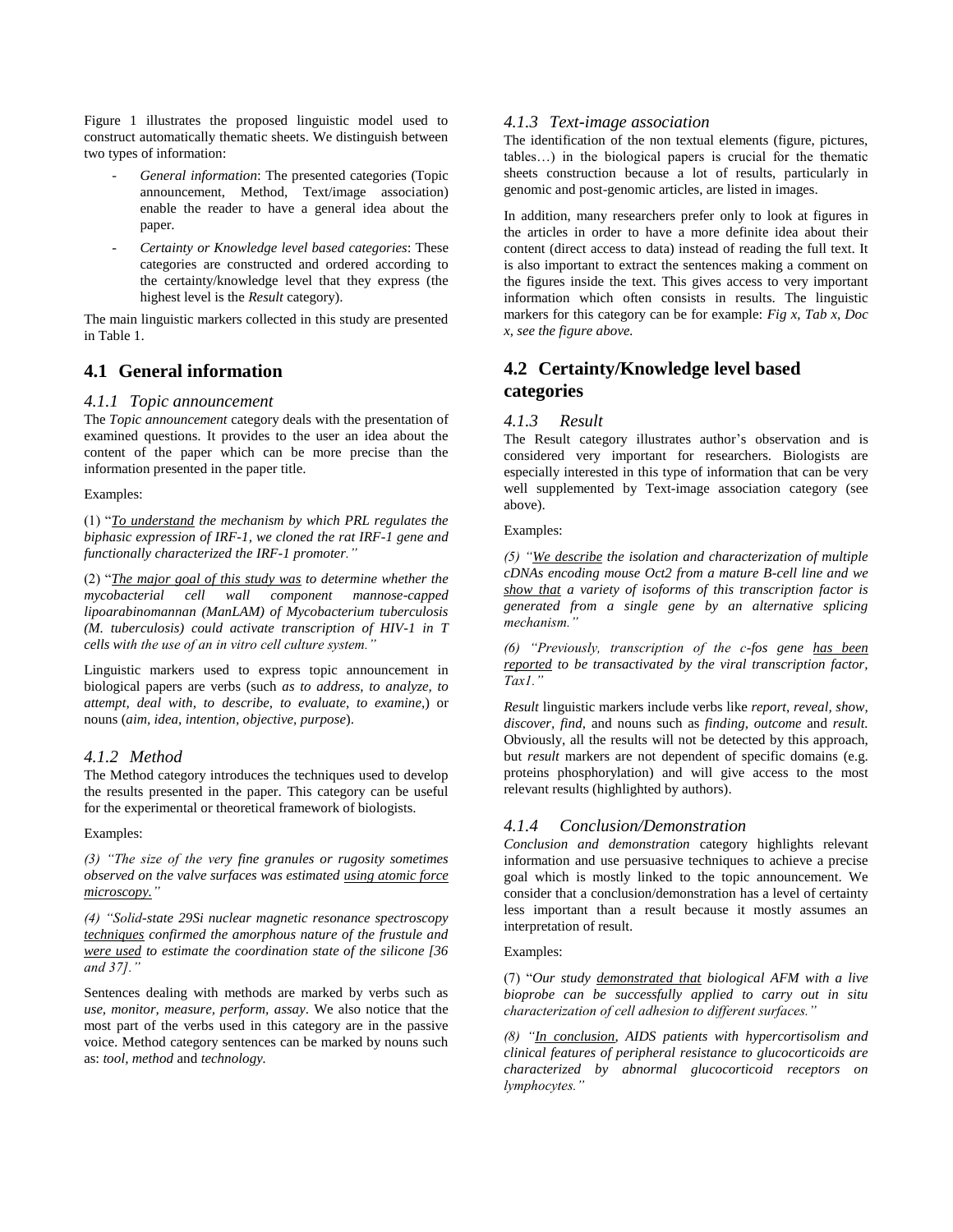#### **GENERAL INFORMATION CERTAINTY/KNOWLEDGE LEVEL BASED CATEGORIES**

| <b>Topic announcement</b> | Method    | <b>Result</b> | Conclusion/<br>Demonstration | <b>Deduction</b> | Absence of<br>Knowledge       |
|---------------------------|-----------|---------------|------------------------------|------------------|-------------------------------|
| aim                       | use       | confirm       | prove                        | infer            | be not known                  |
| goal                      | measure   | report        | demonstrate                  | indicate         | remains unknown               |
| idea                      | monitor   | identify      | conclude                     | deduce           | be not clear                  |
| intention                 | method    | detection     | state                        | implicate        | no evidence for               |
| purpose                   | tool      | outcome       | summary                      | deduction        | further studies are necessary |
| to address                | technique | result        | assert                       | signal           | be unknown                    |
| to analyse                | perform   | reveal        | demonstration                | consequence      | be an open question           |
| deal with                 | assay     | show          | report                       |                  |                               |
| to describe               |           | discover      | attest                       |                  |                               |
| to discuss                |           | find          |                              |                  |                               |
| to examine                |           | finding       |                              |                  |                               |
| focus on                  |           |               |                              |                  |                               |
| investigate               |           |               |                              |                  |                               |
| present                   |           |               |                              |                  |                               |
| to understand             |           |               |                              |                  |                               |
| objective                 |           |               |                              |                  |                               |
| to evaluate               |           |               |                              |                  |                               |

#### **Table 1. Main linguistic markers (indicators) of some semantic categories**

Sentences belonging to conclusion can be denoted for instance by *assert, attest, certify, conclude, demonstrate* as verbs and *conclusion, summary* as nouns.

#### *4.1.5 Deduction*

The Deduction category presents sentences expressing consequences obtained by reasoning. The most part of deductive sentences in biological literature establishes a link between the *results* and the *conclusions/demonstrations* categories.

#### Examples:

*(9) "Furthermore, genetic and transplantation studies indicate that both Neur and Mib act in a non-autonomous manner [18,21,22,23,25,29], indicating that endocytosis of Dl is associated with increased Dl signalling activity."* 

(10) "*It can be deduced that the erythroid ALAS precursor protein has a molecular weight of 64.6 kd, and is similar in size to the previously isolated human housekeeping ALAS precursor of molecular weight 70.6 kd*."

Linguistic markers used to annotate these sentences are for example *deduce, implicate, indicate, deduction*.

#### *4.1.6 Speculation*

Speculations are proposals concerning a biological problem expressed explicitly as not certain in the paper (see the following section). In their scientific methodology, biologists can be interested in speculations about a biological entity or a subject [15]. Indeed, speculations can go beyond results and therefore

highlight some incompletely demonstrated results, or allow the researchers to anticipate future discoveries. Besides, these speculations can give other ways to deal with a problem and give new experimental ideas ([16]; [17]).

#### Examples:

*(11) "These recent results with Si and monocots bring not only further support to the theory that Si plays an active role in protecting plants against pathogens, but indicate that this role is not specific to dicots but rather generalized to the plant kingdom."* 

*(12) "This agrees with a recent report that suggested proteinprotein interactions are more conserved within species than across species (49)".*

Such markers can be verbs (*suppose, hypothesize, propose, assume*), adjectives (*convincing, probable, possible, conceivable*), modal verbs (*may, might, could*) and also conjunctions *(if, whether).*

#### *4.1.7 Absence of knowledge*

The absence of knowledge concerns not resolved questions or problems without proposing possible resolutions. This category is important because it gives new ideas for future research or experiments.

#### Examples:

(13) "*How endocytosis of DI leads to the activation of N remains to be elucidated.*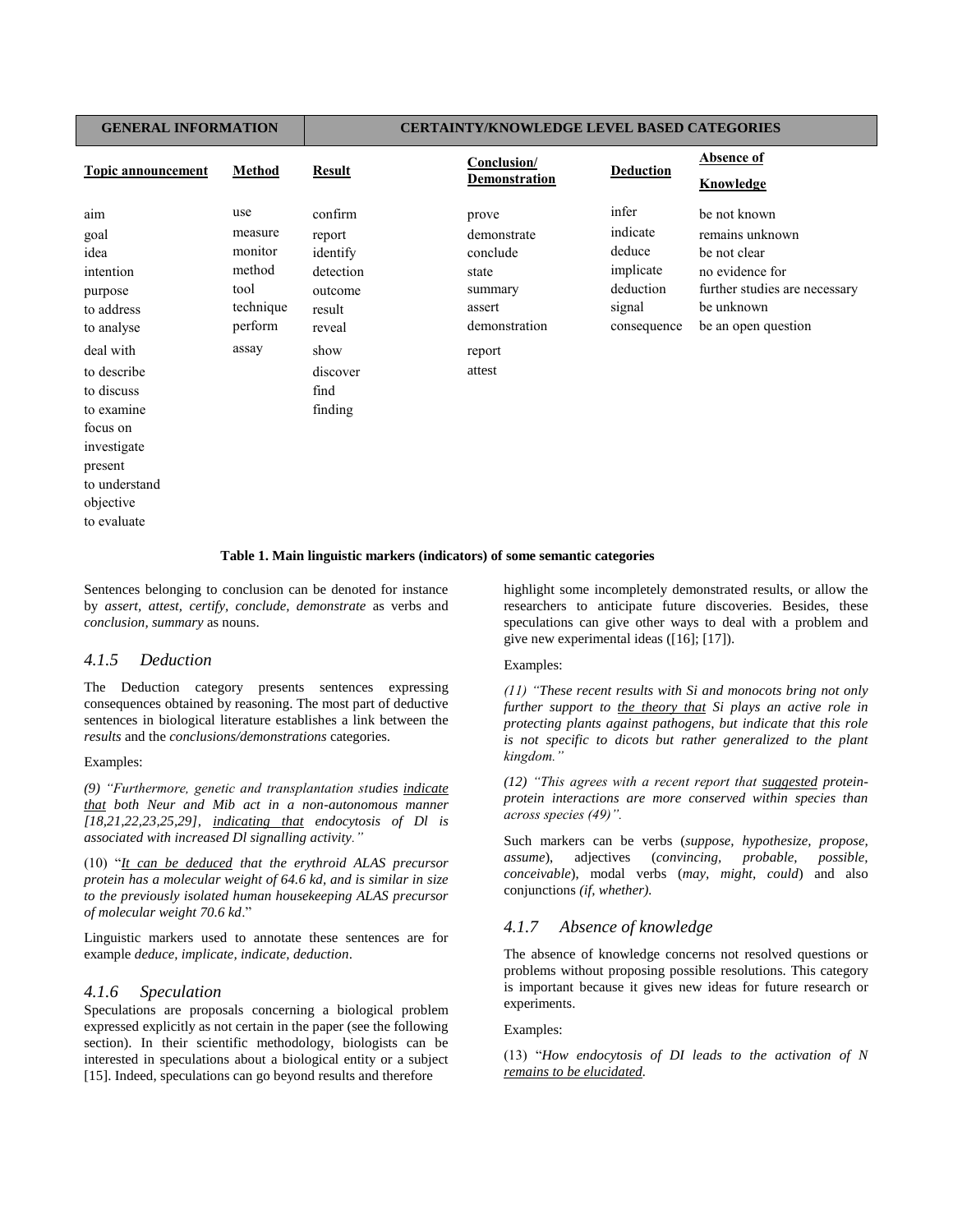(14) "*The exact role of the ubiquitination pathway in regulating apoptosis is still unclear*."

Linguistic markers are for instance n*ot clear, unknown, unclear, remain poor, remain unknown*.

# **4.2 Sub-categorization**

Some of these categories (*result, conclusion/demonstration, deduction and speculation*) can also be divided in sub-categories according to new or prior classes. This sub-categorization enables to distinguish between the contributions of the paper (*new*) and other author works (*prior*). We have found specific markers to perform this task. It can be for example specific tenses or voices applied to the previously mentioned verbs such as the use of the passive present perfect tense in *prior* subcategories or the presence of some specific constructions in the sentence (for example, "*we hypothesized", "in our study"* for *new* sub-categorization). The presence of bibliographic citations enables also to categorize sentences into *prior* subcategory.

The *new* sub-categories underline the real new contribution of a paper. The *prior* sub-categories highlight what is taken into consideration by the author among the prior studies and how. Indeed, as the scientific knowledge is in perpetual evolution, the same information can be presented for example as an observation, a conclusion, or a speculation according to the author, the field of research and some new discoveries.

The categories classified according to certainty/knowledge level (see Figure 1.) are very close to the proposed model in [14]. However [14] link them only to the "*knowledge type*" and separate them from the certainty dimension which they treat apart. In our model, we do not make this differentiation and we keep therefore a correspondence between the degree of certainty and the knowledge type because according to us these notions are intrinsically linked in the biologists approach. Therefore certainty/knowledge level categories give indications about authors trust in their statements and/or about the means used by researchers to achieve them. In addition, it seems to us more interesting to extract agreements or disagreements between *results, conclusions/demonstrations, deductions* or *speculations*.

For example, sentences (15) and (16) express respectively a disagreement and an agreement between a prior result and a new result.

(15) "*In contrast to previous results obtained using polyclonal antiseras to detect Pan/E2A proteins, we report comparable levels of Pan proteins in GH/PRL- and insulin-producing, Band T-lymphocyte cells."* 

*(16) "This observation is consistent with the detection of normal CD40-induced monocyte activation in patients with CD40 ligand+ hyper IgM syndrome in whom a defect in CD40 induced B cell activation has been reported."*

# **5. TOWARDS AUTOMATIC PRODUCTION OF THEMATIC SHEETS**

A study of some markers context is important in the annotation process since it allows to remove some marker ambiguities.

Indeed, the marker analysis (see Figure 1 and Table 1) shows that some of them are present in more than one category.

In the sentences (17) and (18), the same marker (the pattern "*remains unknown"*) express two different semantic values: In (17), it is a speculation but in (18) it is an absence of knowledge. This ambiguity can be difficult to resolve just by patterns and the context has to be checked in order to find eventually other markers. These markers can be in some cases very distant in the sentence from the first marker "*remains unknown*" Thus, the presence of "*whether*" indicates that the sentence (17) is a speculation whereas the presence of "*how*" indicates that the sentence (18) expresses an absence of knowledge.

(17) "*As a consequence, it remains unknown whether the phenomenon of reduced elimination by sand filters over time due to accumulation could apply to these pathogens as well."* 

(18) "*How endocytosis of DI leads to the activation of N remains unknown*."

The Contextual Exploration processing [18] is the accurate method to solve these ambiguities and to well annotate the presented semantic categories. It is a linguistic and computational method implemented in the EXCOM-2 platform ([19], [20]) that allows the annotation of segments (which can be a title, a paragraph, a sentence or a clause) according to a given viewpoint (*definition, citation, results, hypothesis…).* 

EXCOM-2 uses declarative rules built by linguists or domain experts and are triggered off by the presence of linguistic markers in a text. These markers are either indicators or clues (both expressed into regular expressions).

The clues are used to confirm, invalidate or specify an annotation carried by an indicator since, sometimes, the presence of an indicator requires looking for supplementary markers.

EXCOM-2 segments automatically texts into paragraphs and sentences and then starts the automatic annotation process.

This processing is presented in Figure 2 where IND is an indicator that belongs to a semantic category and CL1, CL2…CLn are the relative clues of the called rule. The successive steps for the automatic text annotation are:

- Search for indicators of one or few given semantic categories in the segment.

- Call and execution of the associated contextual rule which are triggered by the identification of an indicator IND in the sentence (the syntax rule is shown in Figure 2).

- Search for clues (CL1, CL2,.., CLn) contained in the rule. This search is performed in the sentence research space (at the right or/and the left of the indicator or even inside the indicator) according to the rule.

- Semantic annotation of the segment if all the rules conditions are satisfied.

This method has the advantage to be computationally fast due to the absence of morpho-syntactic analysis and the hierarchy between indicators and clues (this avoids the system to search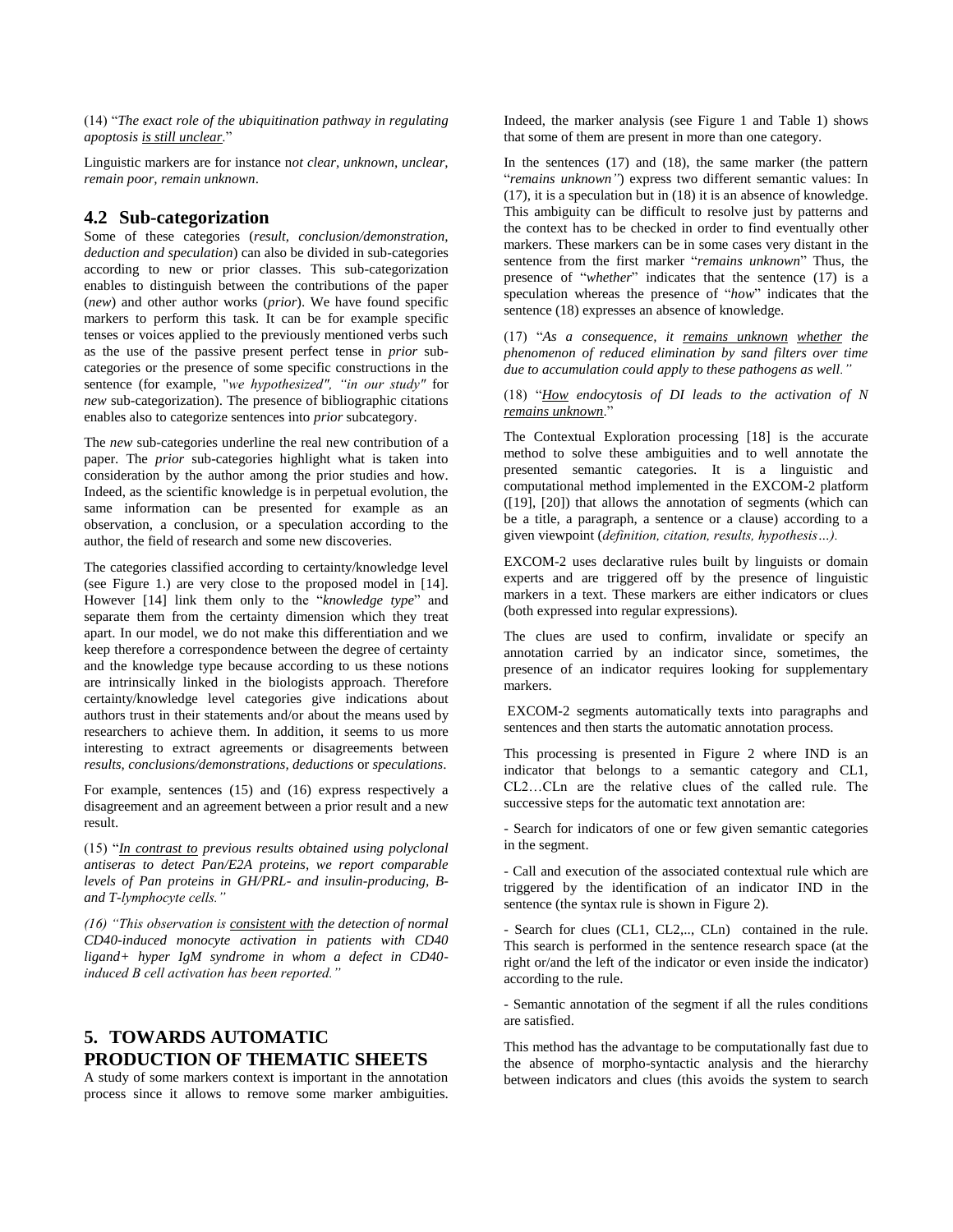for the same pattern *"remains unknown"* few times in order to categorize for example the sentences (17) and (18)).

The Contextual Exploration processing already enabled to develop the TNT-EXCOM application [21]. It allows not only to extract the non textual elements of a paper but also to establish a link with their comments in the text. As the Contextual Exploration has been proved to be able to perform this kind of task, we have now to adapt this methodology to the specificity of biological texts.

In order to illustrate the efficiency of the Contextual Exploration for annotating biological texts, we describe here the current progress of the BioExcom project that is already able to detect speculation. For this task, BioExcom uses twelve indicator classes (same semantic or grammatical categories) and thirty rules [22].

For example, the use of Contextual Exploration processing enables to remove some indicator ambiguities such as the indicator *"could*" that expresses either the past form of the auxiliary verb "*can*" or its conditional form. A sentence containing the marker "*could*" is only annotated as speculation when some positive clues expressing conditionality or possibility (such as *"if", "whether*" or *"alternatively"*) are present in the indicator context. This method is able to correctly identify some speculative sentences using the "*could*" marker but is not able to take off all the ambiguities [22].

The sentence (19) is an example of a speculative sentence marked by the *"could"* indicator.

*(19) "Alternatively, a soluble Δ9-acyl-ACP desaturase and a membrane-bound Δ9-acyl-lipid desaturase, responsible for the synthesis of 18:1Δ9 and 16:1Δ9, respectively, could co-exist in the plastid of diatoms, similar to the situation found in higher plants."*



**Figure 2. The contextual Exploration principles: search for an indicator (IND) and then for some clues (Cl) in a research space (the same sentence in our case) according to some associated rules.**

An evaluation of the automatic annotation of speculative sentences has been already performed and the results are good

[23]. Especially, an evaluation on 14 500 sentences belonging to a part of the Bioscope corpus [24] and which were manually reannotated according to the semantic criteria of BioExcom by following a methodology described in [23] and based on the comparison between the initial BioScope annotation and the automatic annotation of BioExcom<sup>4</sup>, was accomplished. BioExcom annotated this corpus consisting of 2688 full papers sentences (341 sentences annotated as speculation in 294 seconds) and 11 812 abstract sentences (1489 sentences annotated as speculation in 153 seconds). According to this study, BioExcom presents a F-score of 90,1 % (82,7 % recall and 99,1 % precision) for the detection of speculations, confirming the method effectiveness. An other evaluation of the categorization of speculation by BioExcom into prior and new speculation has been also realized. It has been performed on three papers including 71 speculative sentences in total by using evaluator judgment concerning the BioExcom results [22].The obtained F-score is 88,6% (84,6 % recall and 89,7% precision).

These results are not completely comparable with the previous results since they were not performed on the same scale and as the methodologies were not the same. However, they point out that the categorization process is efficient and can be applied for all other categories.

### **6. CONCLUSIONS AND FUTURE WORK**

In this paper, we focused on the usefulness for a biologist of finding in literature different kinds of general information, independently of biological sub-domains. More particularly, we highlighted the importance of separating between the type of knowledge (speculation, deduction and result for example) and their temporal characteristics (new or prior). We proposed a model of semantic and discursive categories with the aim to automatically create thematic sheets of biological papers by the BioExcom tool. These thematic sheets can be used for a system of automatic summarization and information extraction.

BioExcom is already able to automatically identify speculative sentences and to categorize them into new or prior speculation by using the Contextual Exploration processing. Our future work will focus on the construction of Contextual Exploration rules by using the linguistic resources in this study here and corresponding to the categories described here.

This work will enable the automatic annotation of biological texts and then the development of a user interface connected to biological named entity dictionaries in order to allow to the researcher to find specific information. The ultimate goal is to propose to researchers a personal and semantic bibliographic management tool for full papers.

l

The corpus BioSpe manually annotated for speculation is available at http://www.bioexcom.net/.